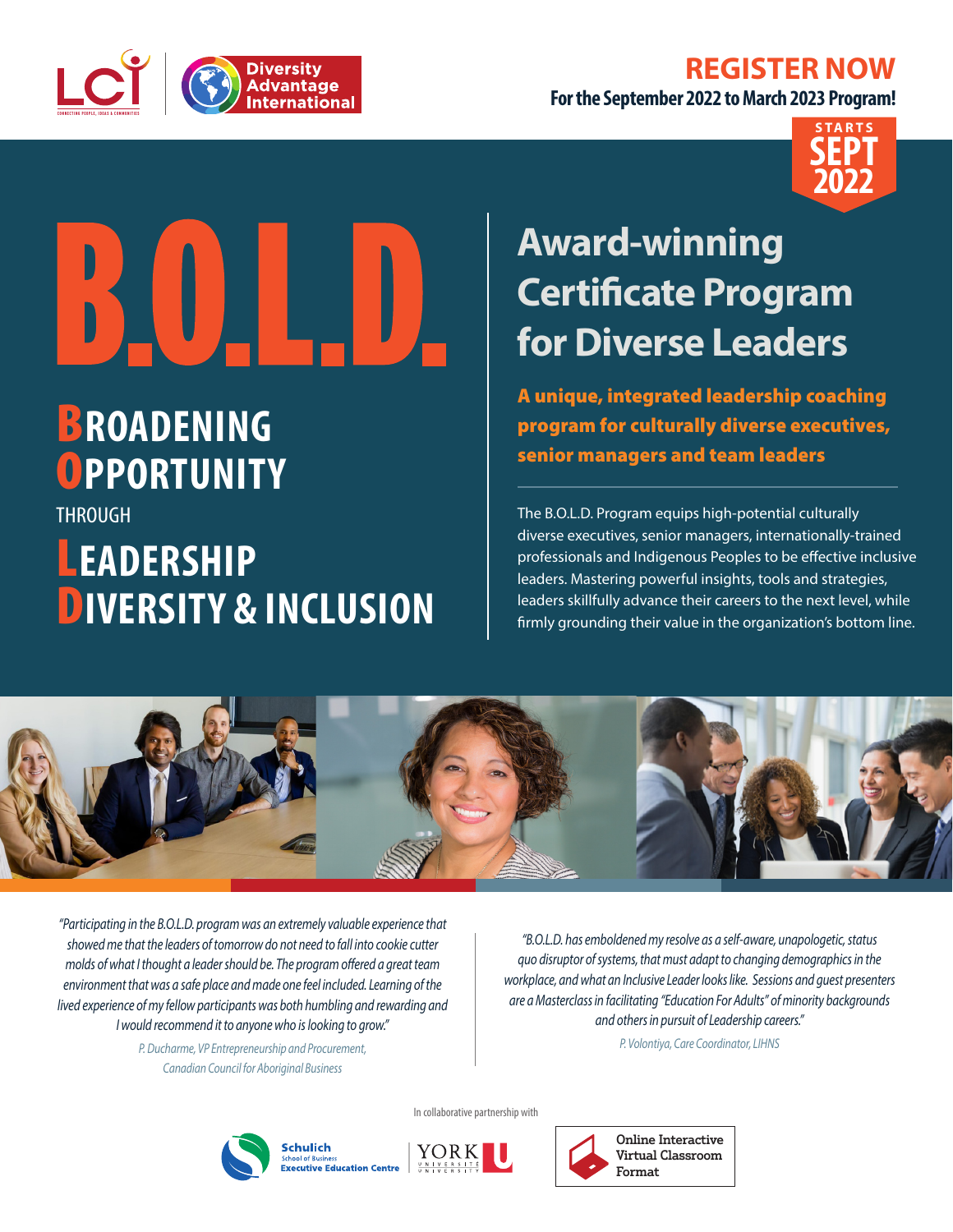## BENEFITS OF B.O.L.D.

B.O.L.D. is strategically designed to elevate personal effectiveness as an inclusive leader and to encompass and embrace change, agility and resilience in a diverse future-forward world.

#### **THE IDEAL LEADERS TO ATTEND:**

#### **High-potential, high-performing leaders of diverse cultural backgrounds or leading diverse teams**

- On a career trajectory to lead progressively senior positions
- Committed to professional and organizational development
- Capacity to be an advocate and catalyst for change
- A track record of achievement in effectively managing teams or initiatives

#### **VALUE PROPOSITION**

- Accelerate senior management capabilities and capacity
- Embed diversity, equity and inclusion with greater impact into your organization
- Break down silos and build stronger and new collaborations
- Change mindsets and transform knowledge into applied intelligence for measurable return on investment
- Real-time experiential learning test and measure what works and what doesn't

#### **YOUR ORGANIZATION GAINS**

- Credible reinforcement of a workplace that values, utilizes and integrates diversity and inclusion as a critical driver of innovation, organizational change and success
- Heightened innovation, perspectives and creative decision-making skills from an enhanced pool of diverse leadership talent
- Greater alignment of your talent strategy, business and succession-planning priorities

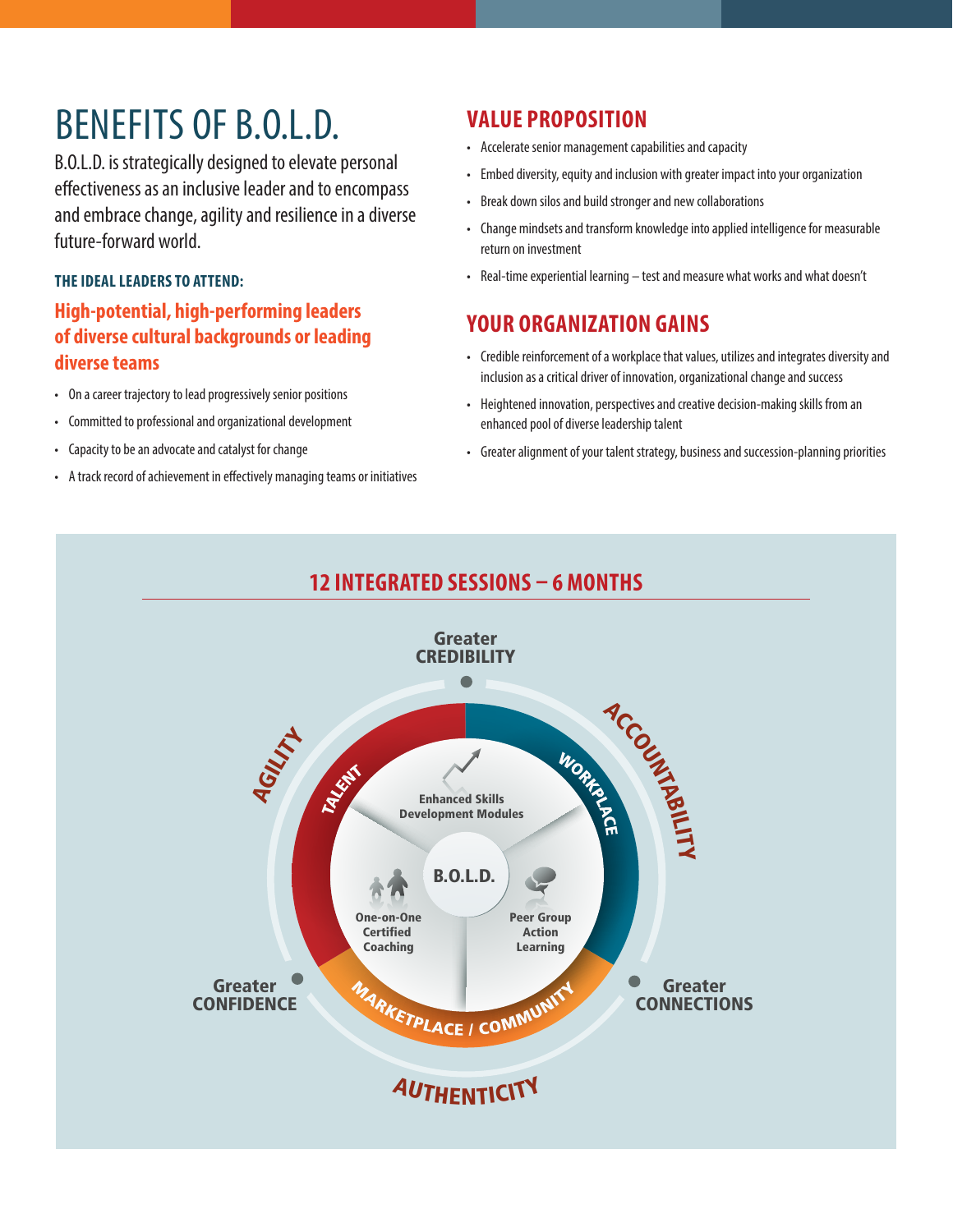#### **IMPORTANT TO KNOW**

*Organizations with above-average diversity in their management teams – with the right enabling factors in place – perform better and report significantly greater return. (2018 BCG)*

*While 71% of organizations aspire to have an inclusive culture, only 12% meet that goal. (2017 Deloitte)*

#### **SCHEDULE AT A GLANCE**

#### B.O.L.D. ACTIVITIES SEPTEMBER 2022 TO MARCH 2023

6 x half-day Leadership Coaching modules 3 x Peer-Group Facilitated Coaching sessions 3 x One-on-One Coaching Sessions

**TUESDAY, SEPTEMBER 20, 2022 (2:00PM - 3:00PM)** – Welcome Event (Virtual)

**WEDNESDAY, SEPTEMBER 21, 2022 (MORNING) MODULE #1 – DAY 1 THURSDAY, SEPTEMBER 22, 2022 (MORNING) MODULE #1 – DAY 2** 2 x Leadership coaching modules (9 am - 12 noon):

**Inclusive Leadership Resurgence & Effective Communications -Across Cultures & Beyond Borders** 

**WEDNESDAY, OCTOBER 5, 2022 (MORNING)** – Peer-Group Coaching Session #1

**TUESDAY, OCTOBER 18 , 2022 (MORNING) MODULE #2 – DAY 1 WEDNESDAY, OCTOBER 19 , 2022 (MORNING) MODULE #2 – DAY 2** 2 x Leadership coaching modules (9 am - 12 noon):

**Strategic Influence & Collaborative Negotiation -Across Diverse Teams**

**WEDNESDAY, NOVEMBER 9, 2022 (9:00AM - 12:00PM)** – Peer-Group Coaching Session #2

**WEDNESDAY, NOVEMBER 30, 2022 (MORNING) MODULE #3 – DAY 1 THURSDAY, DECEMBER 1, 2022 (MORNING) MODULE #3 – DAY 2** 2 x Leadership coaching modules (9 am - 12 noon):

**Personal Leadership Brand Management & Mastery**

**WEDNESDAY, JANUARY 11, 2023 (9:00AM - 12:00PM)** – Peer-Group Coaching Session #3

**SEPTEMBER 2022 – MARCH 2023 –** 3 x One-on-One Leadership Coaching Sessions Dates to be confirmed directly with the Executive Leadership Coach.

**B.O.L.D. LEADERS & SPONSORS –** Certificate and Celebration Event

*"The B.O.L.D. program evolved me as a person. It widened my lens to embrace diversity & inclusion, and provided vital inputs that strengthened my leadership brand, as a trusted and inclusive leader. "*

*N. Bodalia, Senior Manager, Ontario Power Generation*

*"Such a fulfilling experience!!! B.O.L.D.'s distinct, interactive sessions, with dynamic facilitators and global leaders, is a special learning journey, with diverse peers from various sectors, through eye-opening Executive Coaching moments, and opportunities to challenge myself, and deeply reflect on my core values and my authentic leadership style."*

*T. King, Director, Operational Strategy, Ontario Health*



#### B.O.L.D. IS DISTINCTIVE

#### **MULTI-SECTOR, MULTI-INDUSTRY DIVERSITY INTEGRATION**

- Deep learning and shared experiences with peers, on the unique issues faced by diverse leaders
- Address common and unique leadership, diversity and inclusion priorities and challenges
- Optimize engagement, dialogue and scenarios that accelerate inclusive growth at the highest levels

#### **ACCOUNTABILITY & SUSTAINABILITY**

- Intentional, structured employer-sponsor-talent dialogue and coaching
- Catalyze integration of insights, ideas and new practices that support organizational priorities and actions
- Tracking of B.O.L.D. Leaders through compilation of data and consultations, to measure progress and impact

#### **UNIQUE CURRICULUM DESIGN**

- Features the "Straight Talk With The CEO/Thought Leader" series
- Utilizes non-traditional learning modalities and techniques from the arts, business and culture to stimulate greater awareness and enhanced team dynamics
- Combines the best from Canada's leading university, global talent and diversity specialists